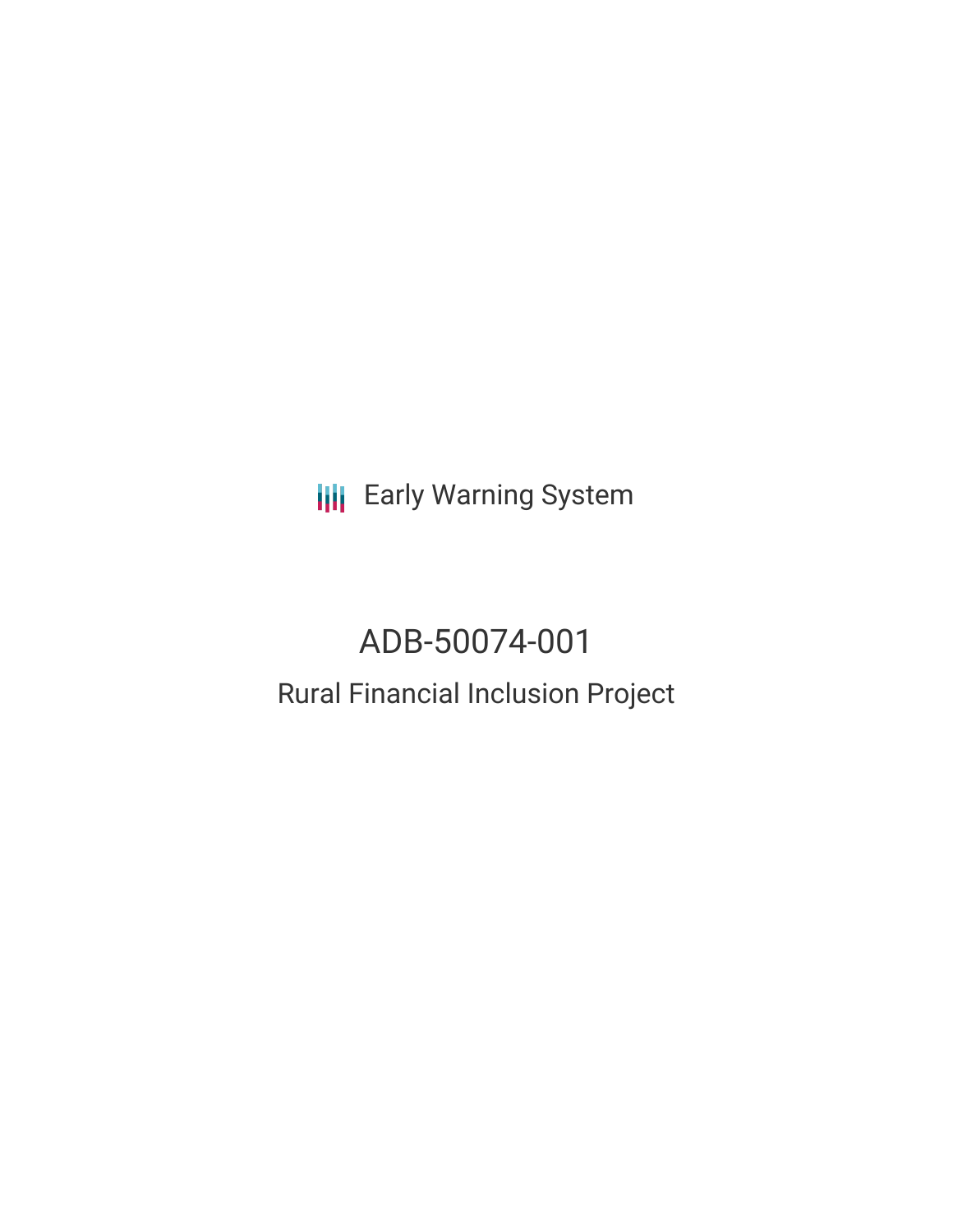

#### **Quick Facts**

| <b>Countries</b>               | Armenia                           |
|--------------------------------|-----------------------------------|
| <b>Financial Institutions</b>  | Asian Development Bank (ADB)      |
| <b>Status</b>                  | Approved                          |
| <b>Bank Risk Rating</b>        | FI                                |
| <b>Voting Date</b>             | 2016-12-07                        |
| <b>Borrower</b>                | Finca Armenia UCO CJSC (FIAR)     |
| <b>Sectors</b>                 | Agriculture and Forestry, Finance |
| <b>Investment Type(s)</b>      | Loan                              |
| <b>Investment Amount (USD)</b> | $$6.00$ million                   |
| <b>Project Cost (USD)</b>      | $$6.20$ million                   |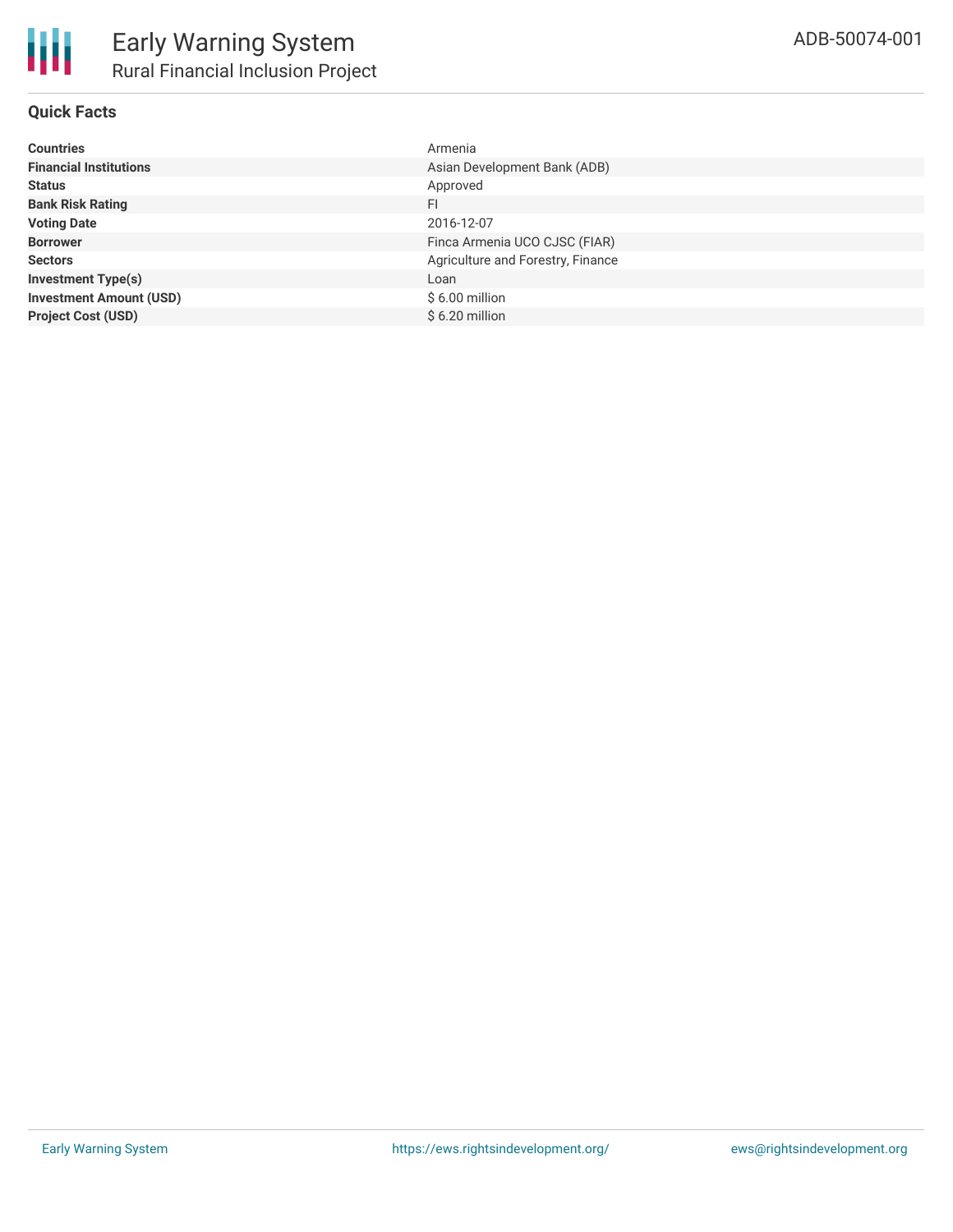

#### **Project Description**

This project finances Finca Armenia UCO CJSC as a financial intermediary to invest in micro, small and medium-sized enterprises based outside of Yerevan. This funding is also to be used in the agriculture sector.

The ADB is also providing a technical assistance project to fund the development of a credit scoring system and SMART certification of Finca Armenia.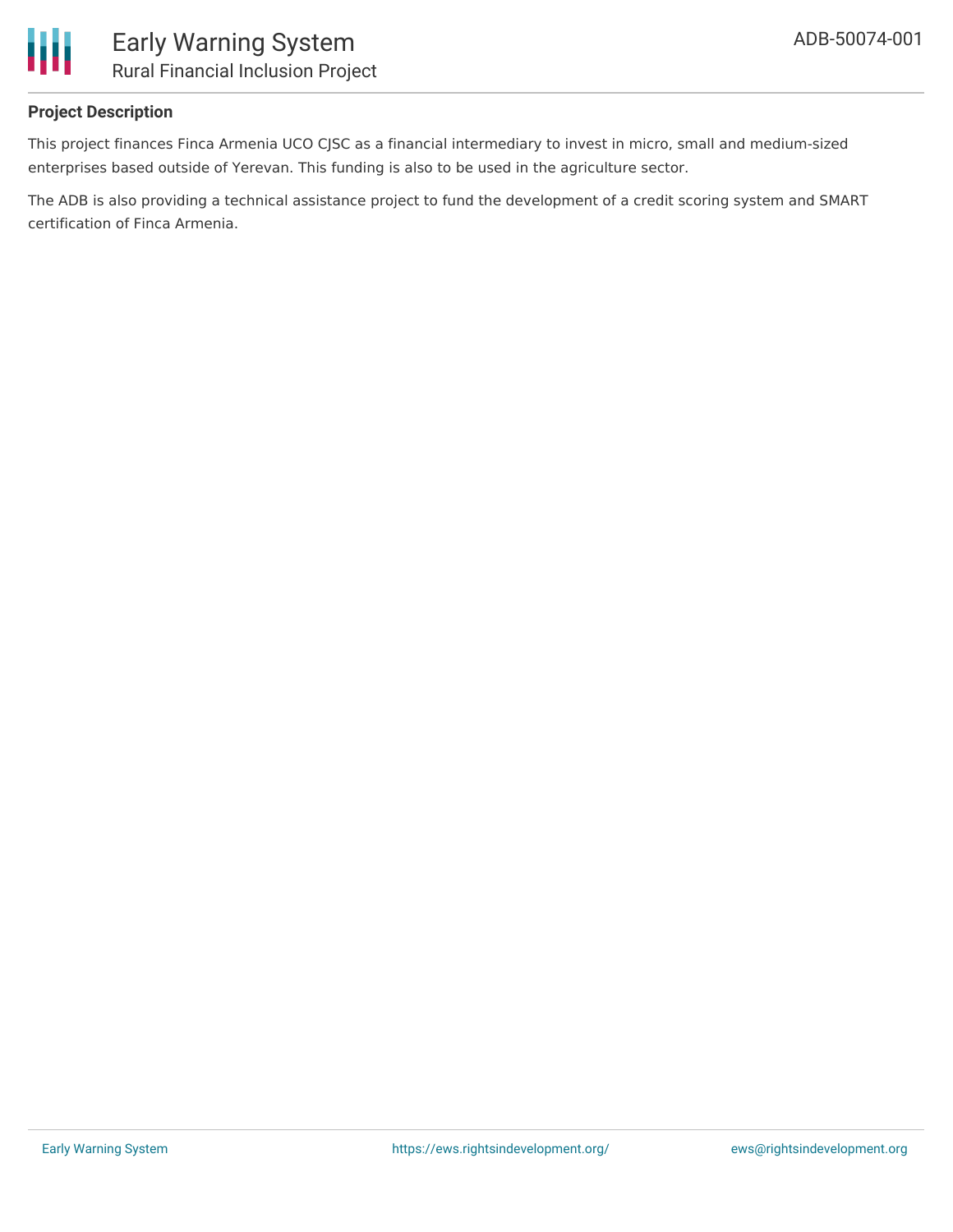

#### **Investment Description**

Asian Development Bank (ADB)

Up to 75% of ADB's funding will go to micro, small and medium-sized enterprises outside of Yerevan. Up to 70% will be used to onlend to agri-borrowers.

The associated technical assistance amount is US\$200,000.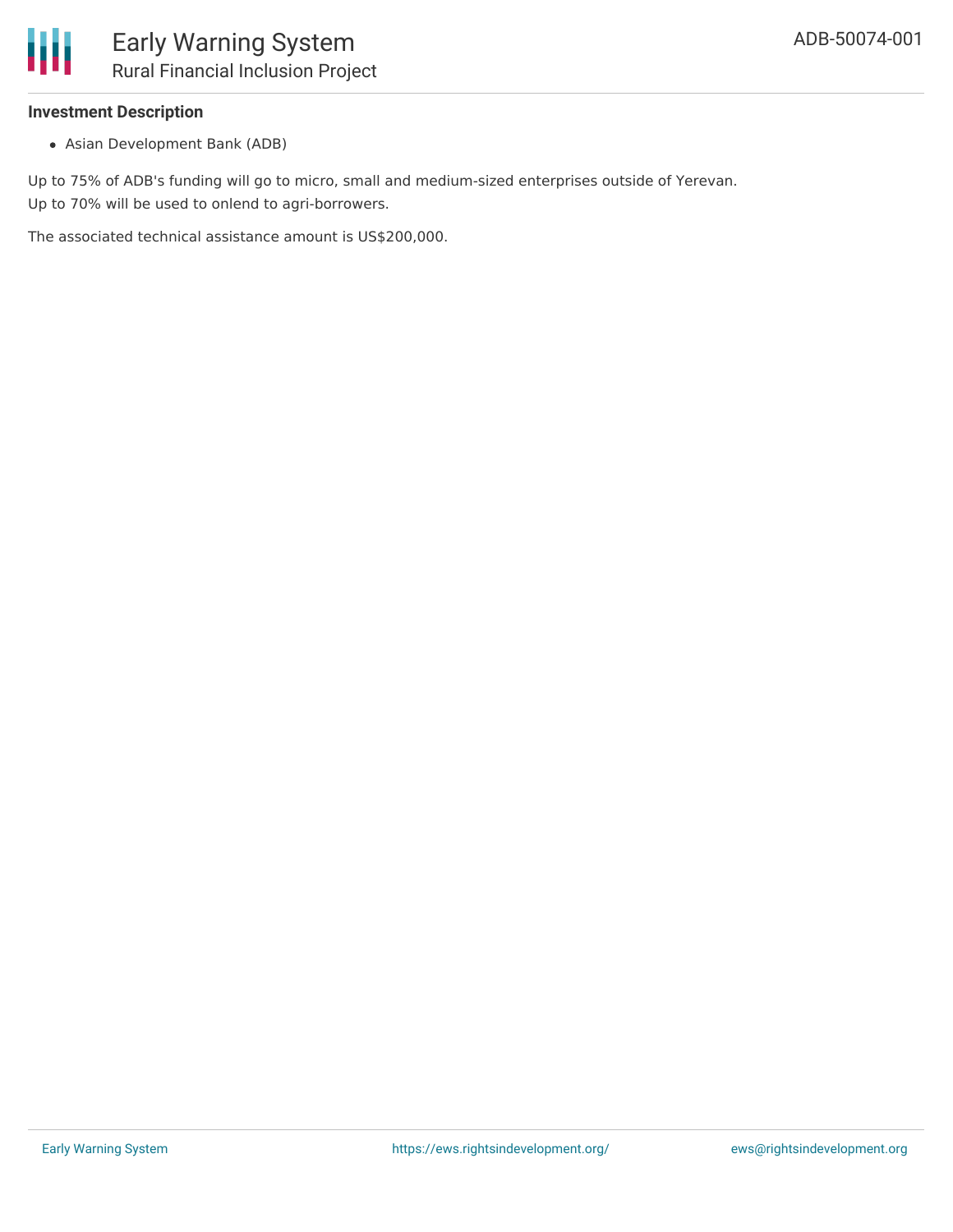

#### **Contact Information**

\*No contacts available\*

#### ACCOUNTABILITY MECHANISM OF ADB

The Accountability Mechanism is an independent complaint mechanism and fact-finding body for people who believe they are likely to be, or have been, adversely affected by an Asian Development Bank-financed project. If you submit a complaint to the Accountability Mechanism, they may investigate to assess whether the Asian Development Bank is following its own policies and procedures for preventing harm to people or the environment. You can learn more about the Accountability Mechanism and how to file a complaint at:

http://www.adb.org/site/accountability-mechanism/main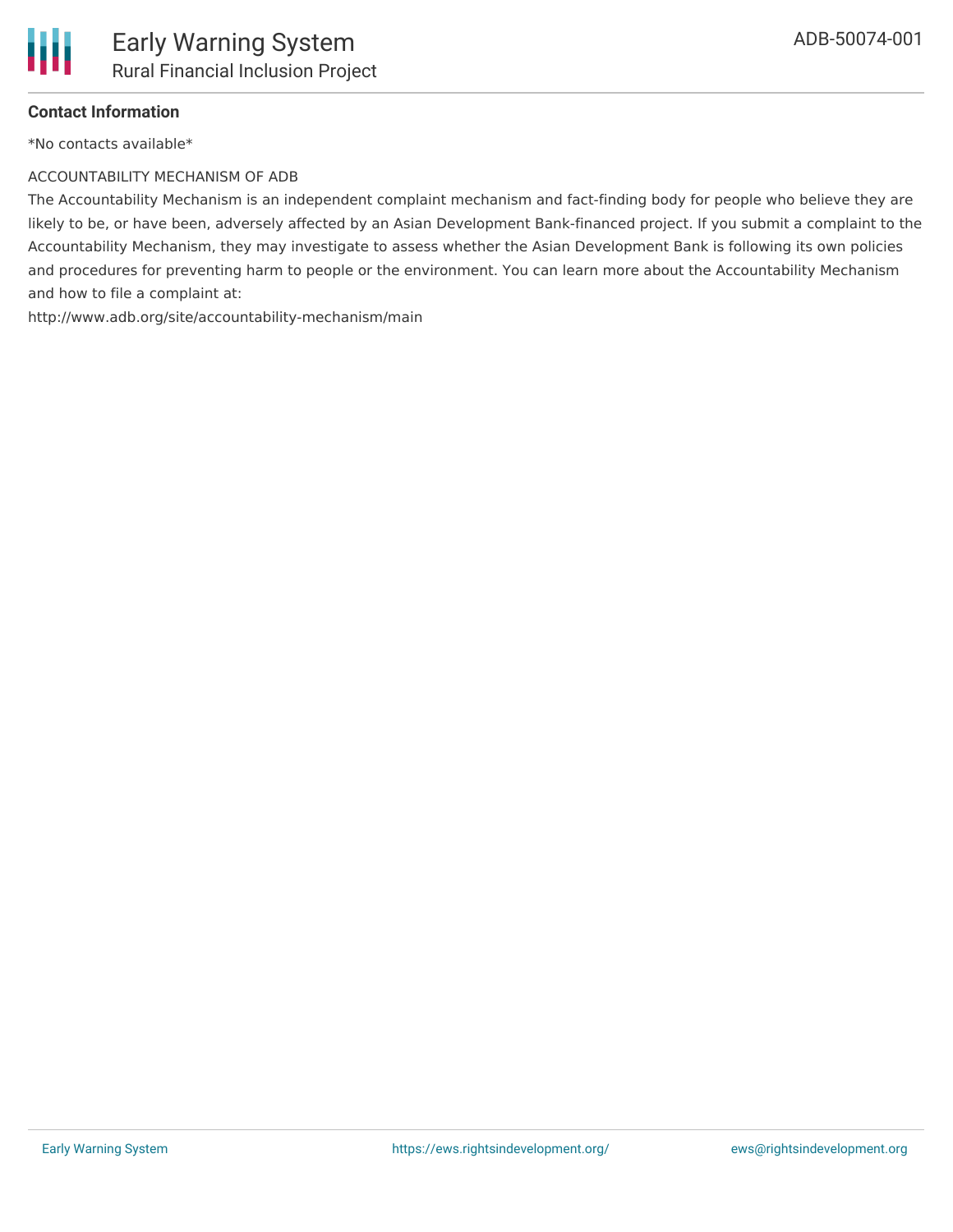

### Early Warning System Rural Financial Inclusion Project

#### **Bank Documents**

- Initial Poverty and Social [Analysis:](https://ewsdata.rightsindevelopment.org/files/documents/01/ADB-50074-001_SzCgGSY.pdf) Senior Loan to FINCA Armenia Rural Financial Inclusion [\[Original](https://www.adb.org/sites/default/files/project-documents/50074/50074-001-ipsa.pdf) Source]
- Project [Disclosure](https://www.adb.org/printpdf/projects/50074-001/main) PDF
- Rural Financial Inclusion Project: Report and [Recommendation](https://ewsdata.rightsindevelopment.org/files/documents/01/ADB-50074-001.pdf) of the President [\[Original](https://www.adb.org/projects/documents/arm-rural-financial-inclusion-rrp) Source]